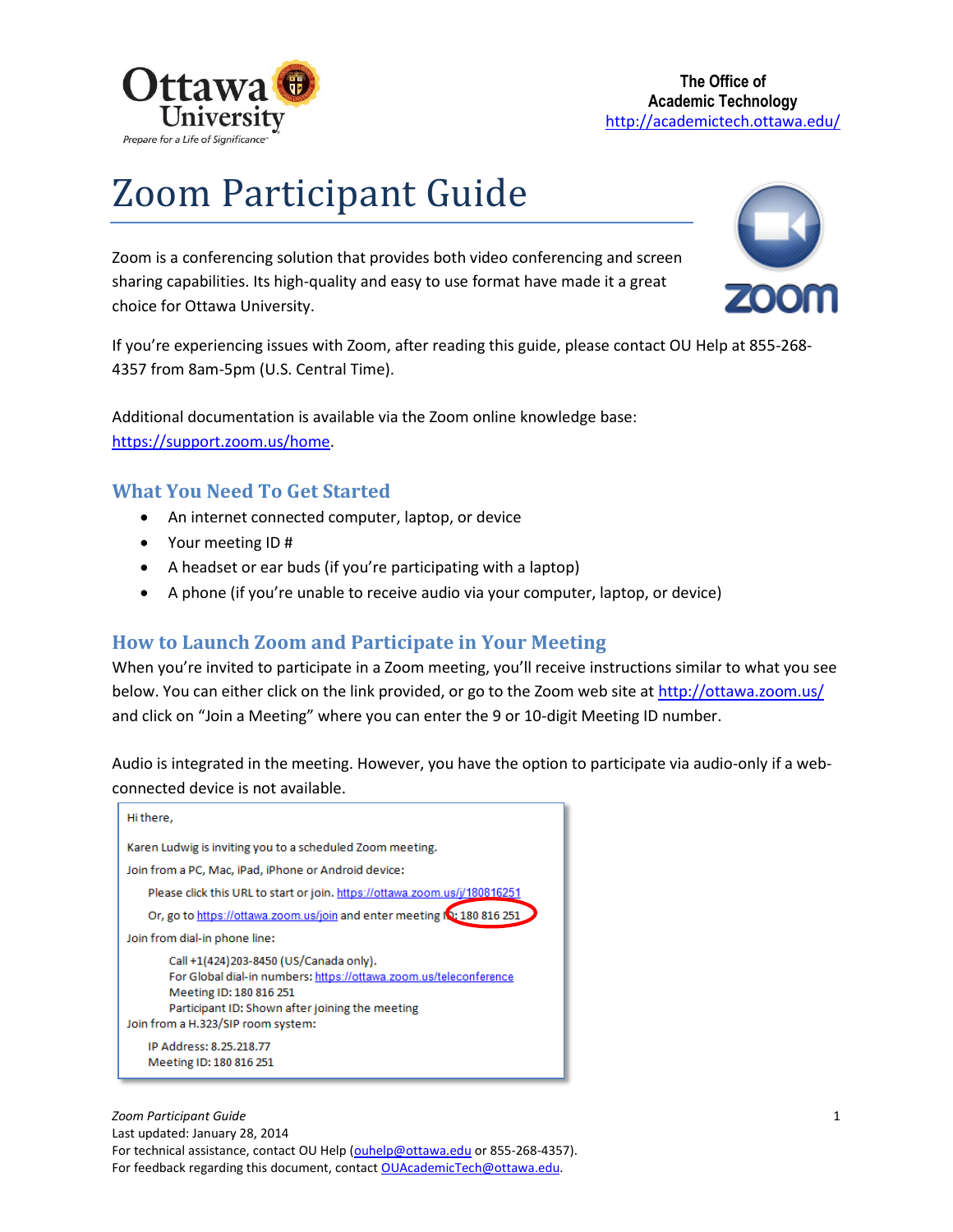# **While You're Waiting for the Meeting to Begin**

You'll be presented with the following screen if the host hasn't started the meeting at the time you join. We recommend that you check your audio settings while waiting for the meeting to start.

Furthermore, we recommend that laptop users participate with a headset to avoid audio feedback.

| Waiting for Host 885-170-124                                     |  |  |  |  |
|------------------------------------------------------------------|--|--|--|--|
| O.<br>Please wait for the host to start this meeting.            |  |  |  |  |
| <b>Meeting Detail</b>                                            |  |  |  |  |
| Categories and items<br>Topic:                                   |  |  |  |  |
| Time:<br>10:30 AM Central Daylight Time                          |  |  |  |  |
| Date:<br>10/30/2013                                              |  |  |  |  |
| <b>Check</b><br>While waiting, please check your audio settings. |  |  |  |  |
| Login<br>If you are the host, please login to start this meeting |  |  |  |  |

#### **The Zoom Menu Bar**

The Zoom menu bar appears at the bottom of the Zoom window once the meeting begins. If you don't see the menu bar, move your mouse slightly and the bar will appear. (The bar disappears after a few seconds when in full-screen mode.)



*You can:*

- 1. Mute/unmute your audio (not the audio of the participants)
- 2. Stop/start your video
- 3. Configure your settings for items such as audio and video
- 4. Invite more people to join by email, IM , SMS (mobile users) or meeting ID
- 5. View a list of participants
- 6. Share your desktop (everything you have open) or select a specific application to share (e.g., Microsoft Word)
- 7. Send a message to one person (private chat) or to all participants
- 8. Record the meeting (if you have been granted permission)
- 9. Leave or end the video meeting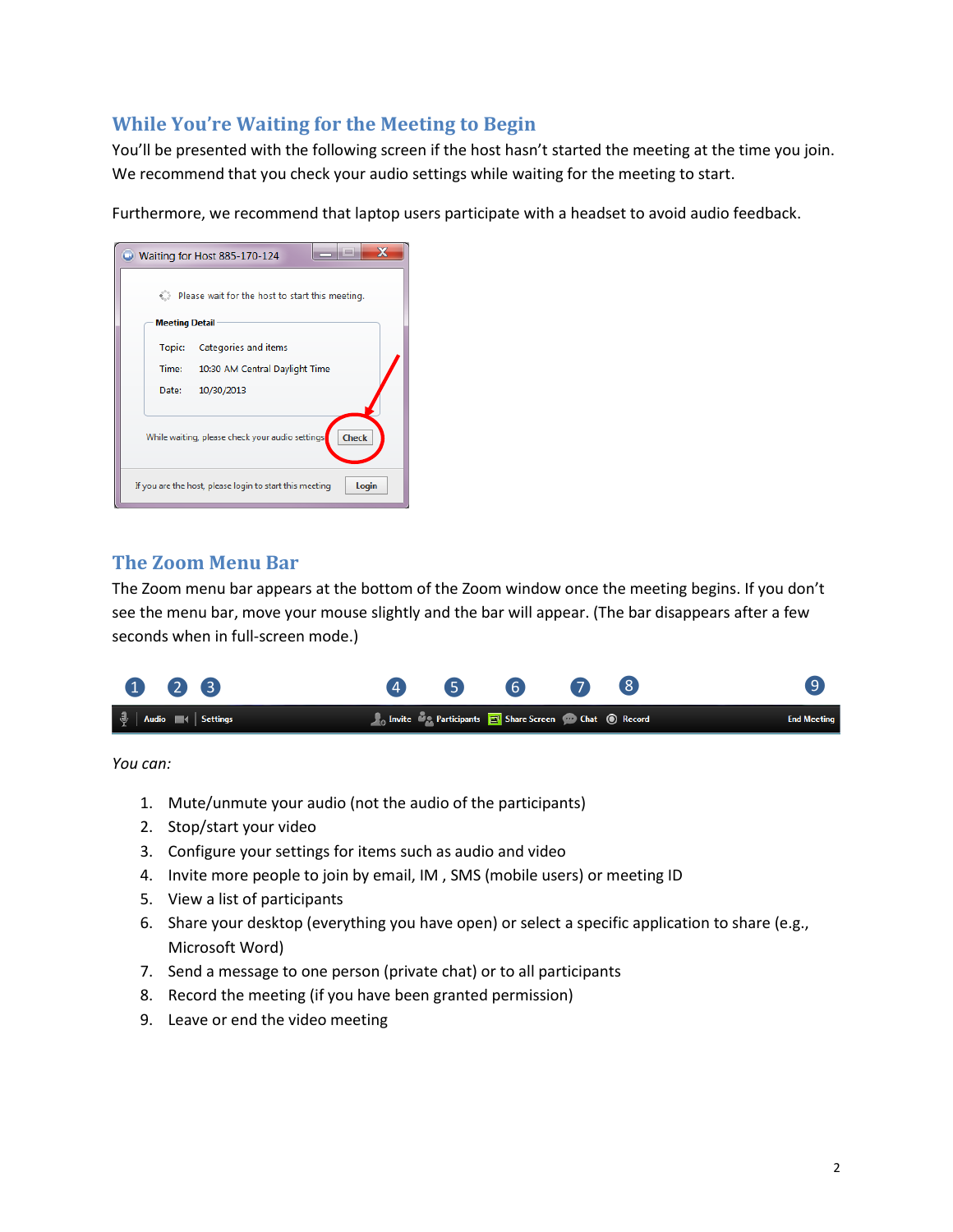# **Switching Between Views (Share Screen and Video)**

As a participant you might be asked to share your desktop or an application. During a meeting you can switch back and forth between sharing your screen and sharing your video as often as needed.

#### **If you are in video mode, switch to screen share by:**

1. Clicking on "Share Screen":

#### $\frac{3}{2}$  | Audio  $\blacksquare$  | Settings

2. A window showing all possible options for you to share displays. Click on the item you want to display and then click "OK":

**So Invite the Participant To Share Scre** 

**Chat** 

| $- - - - - - - - - - - - - -$<br>and a local decree of the to entered<br>Desktop 1 | .<br><b>Allen Brand</b><br>$9 = 7999$<br><br><b><i><b><i><u>ABRRWARKBBB</u></i></b></i></b><br>I WILL BE A REPORT WINDOW WILL<br>$2989 - 222$<br>Desktop 2 | <b>CONTRACT STREET IN THE REAL</b><br>minimize<br>College College and the College College<br>iw<br><b>Summer Street</b><br>Zoom end-user guide book.d | Show all windows |        |
|------------------------------------------------------------------------------------|------------------------------------------------------------------------------------------------------------------------------------------------------------|-------------------------------------------------------------------------------------------------------------------------------------------------------|------------------|--------|
| Share computer audio during screen sharing                                         |                                                                                                                                                            |                                                                                                                                                       | OK               | Cancel |

#### **If you are displaying your screen, switch to video by:**

1. Clicking "Stop Share" from the sharing/annotation menu at the top of the screen:



The view will immediately switch back to showing the webcam videos of the participants.

# **Audio Mute and Unmute**

During a session you might be asked to mute your microphone until you have a question or comment. This helps to minimize audio feedback. Mute your audio by clicking on the microphone icon located in the lower left-hand corner of the menu bar.



*Audio is not muted Audio is muted*

**◎** Record → Leave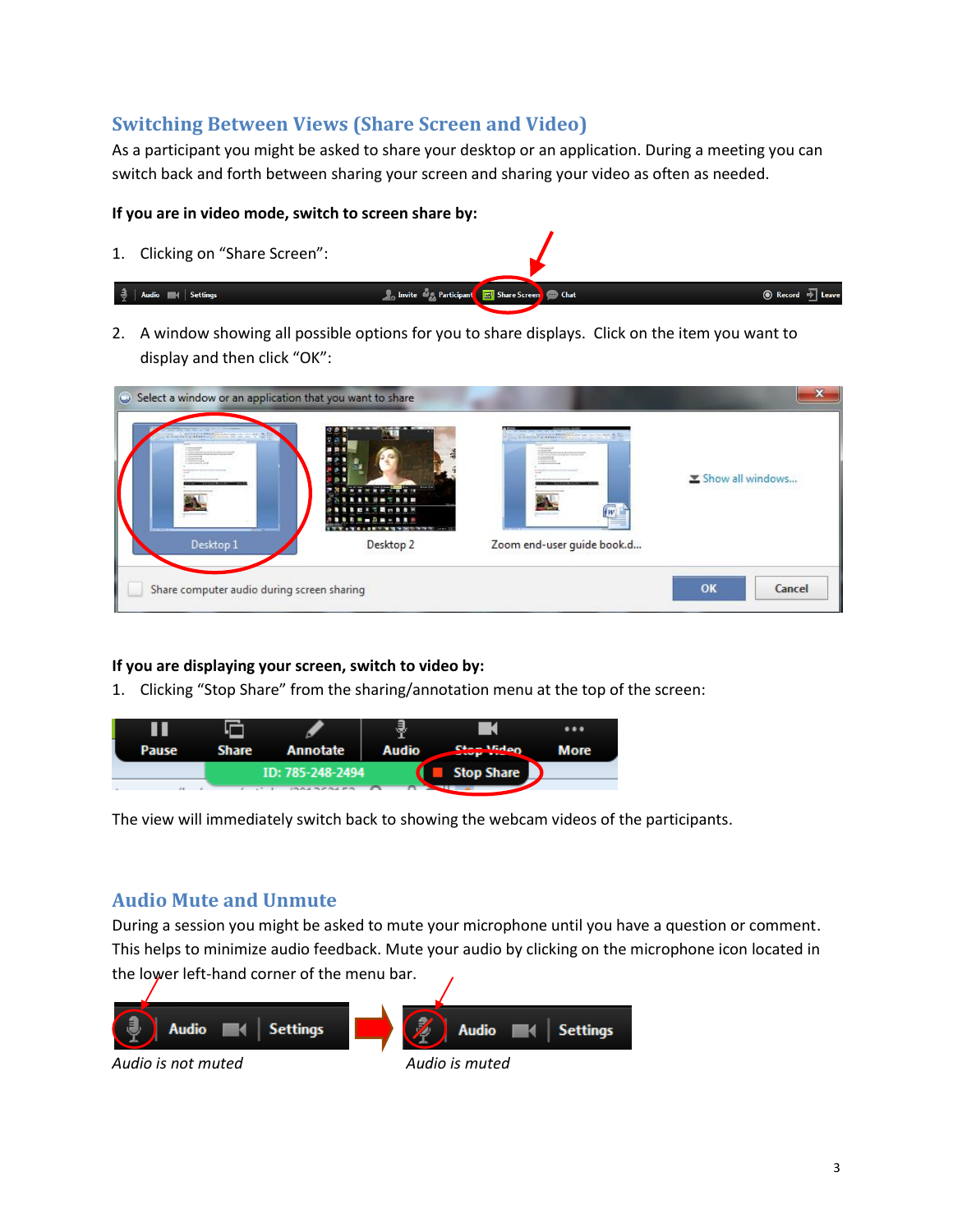### **Chat**

The chat feature provides the ability to send instant messages during the session. You can send private chat to one person or message all participants.

1. Click on "Chat":



2. Type a message and press "Enter" on your keyboard to send. Messages are sent to all participants by default. You can message an individual participant via private chat by clicking on the drop down menu, and selecting an individual's name.



### **How to Record a Session**

You must either be the host or the host must grant you permission to record.

1. If the host has granted permission to record, record the session by clicking the "Record" button.



After you click "Record" you'll receive a message indicating how the file will be saved. All recorded meetings are stored locally on *your* device or computer.



2. Click "Stop Recording" to end the recording (note: this ends the recording but does not end the meeting).

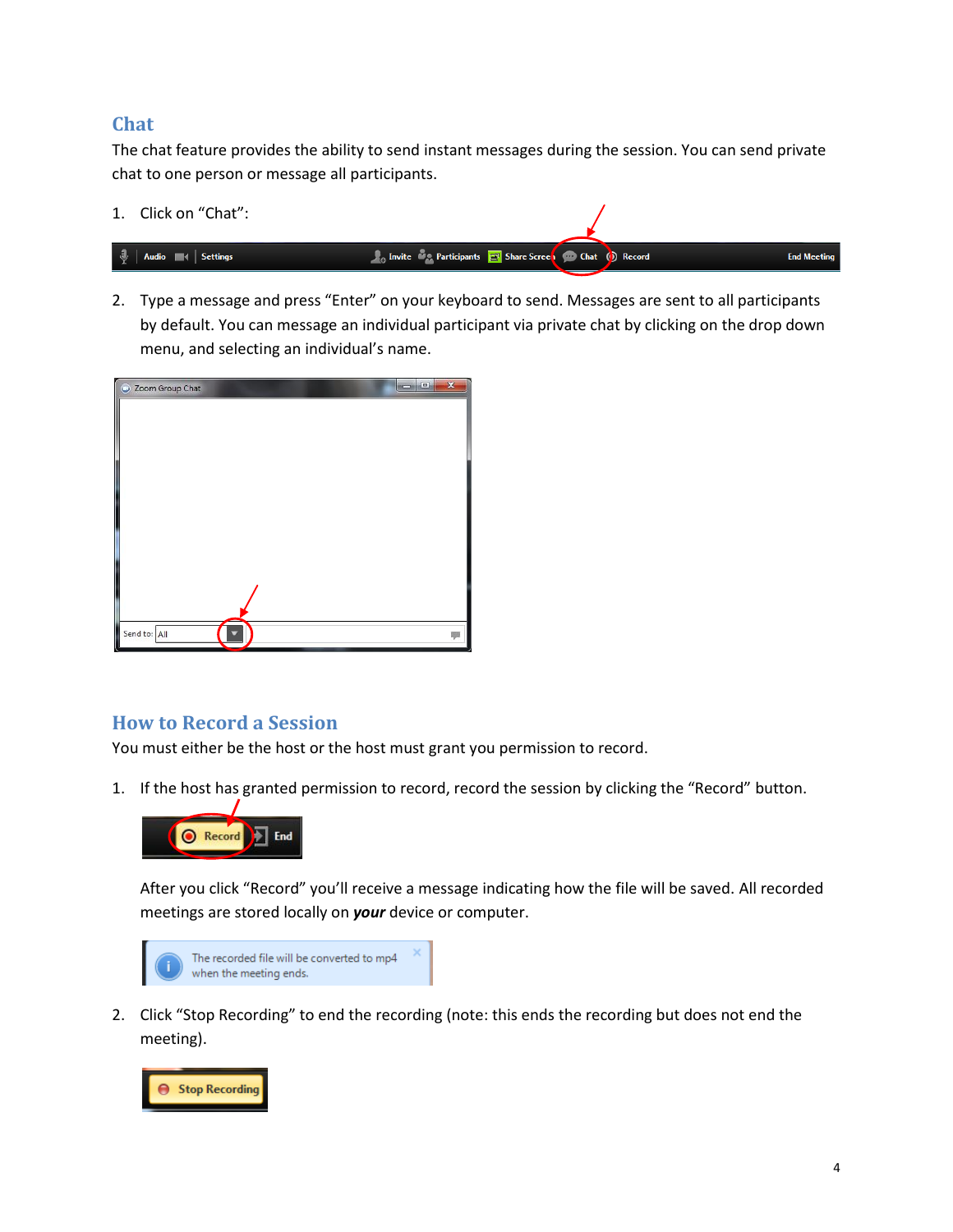# **How to Configure the Settings**

You can find the Settings tab in the main dialog box or in the meeting menu bar. After clicking Settings, you will have the following options:

| $\Box$                    | ×<br>Settings          |                                                       |  |
|---------------------------|------------------------|-------------------------------------------------------|--|
| <b>Audio</b>              | <b>Audio</b>           |                                                       |  |
| Video                     |                        |                                                       |  |
| General<br>o <sup>0</sup> |                        |                                                       |  |
| Feedback<br>$=$           | Speakers               | <b>Test Speaker</b><br>Speakers (High Definition Audi |  |
| Recording<br>∣⊧           | <b>Volume</b>          |                                                       |  |
| Account<br>54             |                        |                                                       |  |
|                           | ⋓<br><b>Microphone</b> | <b>Test Mic</b><br>Microphone (HD Pro Webcam          |  |
|                           | <b>Volume</b>          | Automatically adjust microphone                       |  |

- **Audio:** Test, select, and adjust your speakers and microphone
- **Video:** Select and test your video camera
- **General:** You can select additional preferences, such as how Zoom appears when it is launched
- **Feedback:** Use this option to send questions, comments, or feedback to Zoom
- **Recording:** Here you can browse/open your stored recordings and edit where recordings are stored on your computer (all recordings are stored on your local device/computer)

# **The Zoom Mobile App**

The Zoom mobile app is available for both iOS and Android devices.

- For iOS, search "Zoom" on Apple AppStore or open Safari, and enter zoom.us. It will direct you to [http://itunes.apple.com/us/app/zoom.us-cloud-video-meetings/id546505307.](http://itunes.apple.com/us/app/zoom.us-cloud-video-meetings/id546505307)
- For Android, search "Zoom Meetings" on Google Play. It will direct you to [https://play.google.com/store/apps/details?id=us.zoom.videomeetings.](https://play.google.com/store/apps/details?id=us.zoom.videomeetings)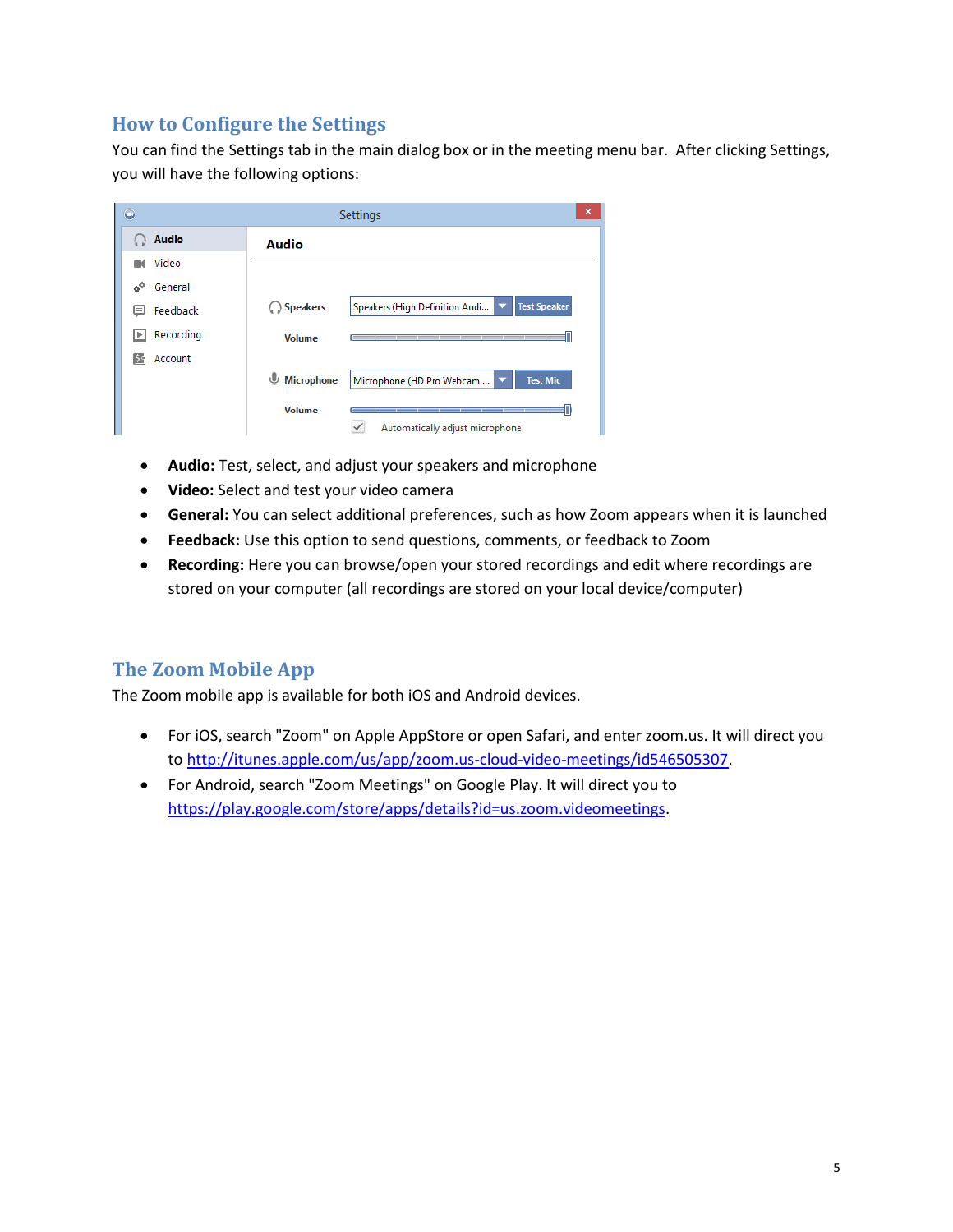# **Get Help with Zoom**

## **Common Zoom Troubleshooting Steps for PC**

The following steps should be used to help correct any technology issues while using the Zoom system. *Note:* Documentation and screenshots were used from Zoom version 2.5.XXXX

#### **Audio Issues**

- *1. Can't hear the other participants in the meeting?*
	- a. Make sure your computer speaker volume is turned up.
	- b. Make sure your speakers are selected for the active output in Zoom.
		- In the Zoom meeting, Choose Audio > Audio Settings



 Click the Test Speaker button, if you hear audio this is setup correctly. If you do not hear audio, use the drop down box and select a different output and press Test Speaker again. Repeat this step until you hear audio.

| Settings<br>۰    | x                                                                 |
|------------------|-------------------------------------------------------------------|
| <b>Audio</b>     | <b>Test Computer Audio</b>                                        |
| Video            | Click Test Speaker to make sure you can hear others               |
| General<br>$o^0$ |                                                                   |
| Feedback<br>$=$  | <b>Test Speaker</b><br>Speakers / Headphones (IDT High Definition |
| Recording<br>Þ   | <b>Volume</b><br>________<br>_____                                |
| Account<br>55    |                                                                   |
|                  | <b>Test Mic</b><br>Microphone Array (IDT High Definition Audio    |
|                  | <b>Volume</b>                                                     |
|                  | Automatically adjust microphone                                   |



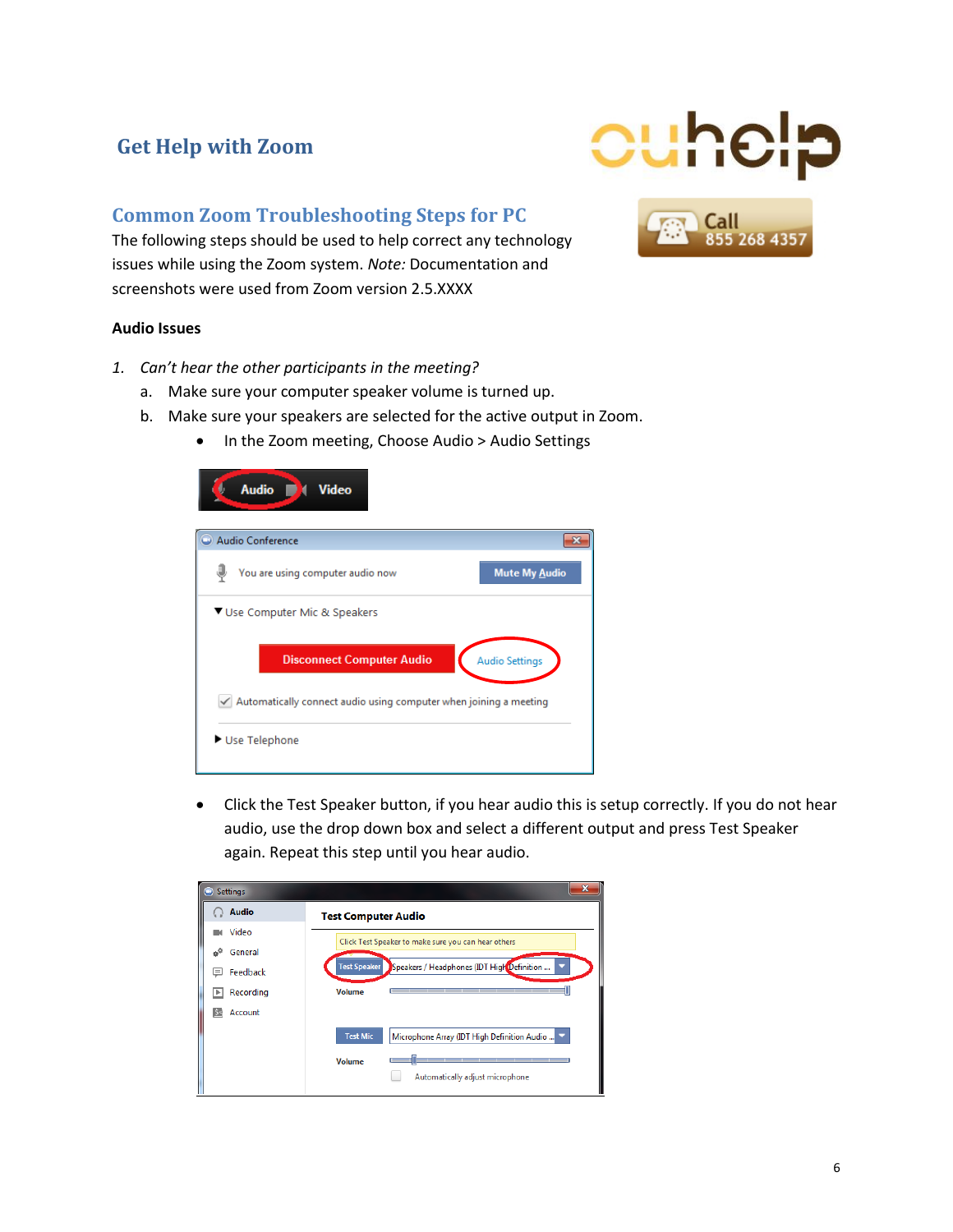- *2. Other participants can't hear you?*
	- a. Make sure you have the correct internal/external microphone setup in Zoom.
		- In the Zoom meeting, Choose Audio > Audio Settings

| Audio Conference                                                  |                                  |                       |
|-------------------------------------------------------------------|----------------------------------|-----------------------|
| You are using computer audio now                                  |                                  | <b>Mute My Audio</b>  |
|                                                                   |                                  |                       |
| ▼ Use Computer Mic & Speakers                                     |                                  |                       |
|                                                                   |                                  |                       |
|                                                                   | <b>Disconnect Computer Audio</b> | <b>Audio Settings</b> |
| Automatically connect audio using computer when joining a meeting |                                  |                       |

 Click the Test Mic button; you should see blue bars in the volume meter and your test message will be replayed through the speakers.

| Settings            | $\mathbf{x}$                                                                                                                         |
|---------------------|--------------------------------------------------------------------------------------------------------------------------------------|
| <b>Audio</b>        | <b>Test Computer Audio</b>                                                                                                           |
| Video               | Click Test Speaker to make sure you can hear others                                                                                  |
| $\phi^0$<br>General |                                                                                                                                      |
| Feedback            | <b>Test Speaker</b><br>Speakers / Headphones (IDT High Definition<br>▼                                                               |
| Recording           | <b>Volume</b><br>________                                                                                                            |
| Account<br>55       | <b>Test Mic</b><br>Microphone Array (IDT High Definition Nudio<br>$\blacksquare$<br><b>Volume</b><br>Automatically adjust microphone |

- If you do not see the blue volume meter bars or hear the audio message your recorded, use the drop down box and select another mic and repeat the process.
- *3. Do the other participants hear echo when you talk?*

If so, this means that you are the source of the echo. You have two options:

- a. Adjust your microphone sensitivity (and, if possible, increase the distance between the microphone and the speakers.
	- In the Zoom meeting, Choose Audio > Audio Settings